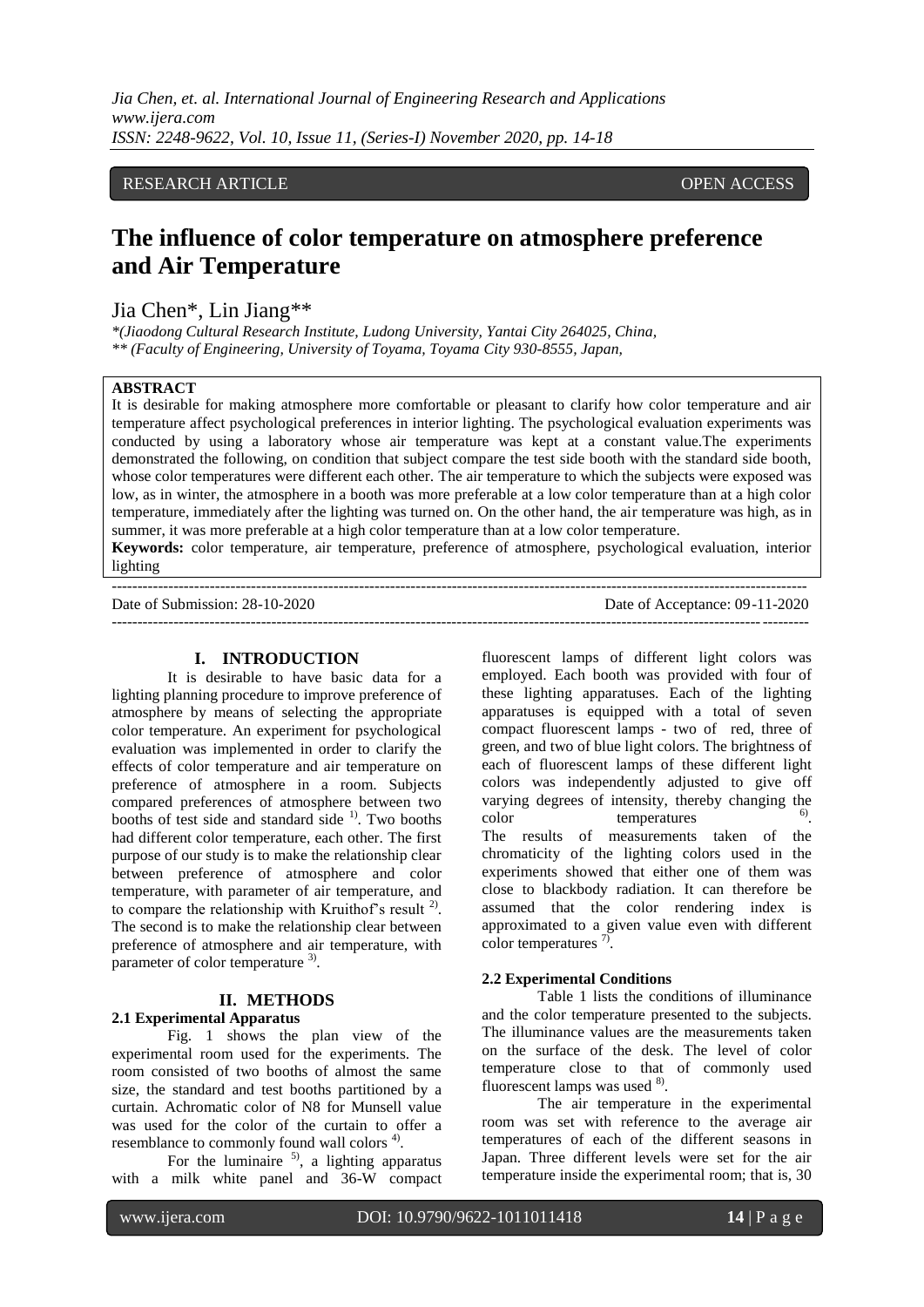℃ to assume summer, 23℃ to assume spring and fall, and 10 ℃ to assume winter. Humidity was 50%RH in either case.

# **2.3 Evaluation Methods**

A method was used to compare preferences of atmosphere between two booths of different color temperatures, the standard and test sides  $9^{\circ}$ . Fig. 2 shows the time schedule of evaluation. The subjects were left to standard booth in the experimental room with a temperature controlled to a given level for 30 min. to adapt themselves to the temperature.

The subjects observed the two booths with different settings of color temperature at timings of immediately  $\frac{10}{10}$ , 5 min., and 10 min. after the lighting had been turned on, thereby comparing and evaluating preferences for atmosphere. They examined both the standard and test booths and answered the questionnaire in terms of preference for the test side with respect to that of the standard side. The questionnaire was prepared by using the rating scale shown in Fig. 3.

The experimenter presented the color temperatures of three different levels in the direction of higher color temperature in the test side. He instructed the subjects to complete the experiment at each timing within 30 sec.

# **2.4 Subjects**

The subjects were a total of eight males of ages ranging from 25 to 30, wearing similar clothing to each other  $11$ .

# **III. RESULTS AND DISCUSSION**









#### Table 1 Experimental Condition of Lighting



Figure 2 Time Schedule of Evaluation

Omin

30<sub>min</sub>

35min.

40min

#### Figure 3 Rating Scale



Figure 4 Preference of Test Side(Time-1)

Fig. 4 shows the results of evaluation of the test side as compared with the standard side at timing immediately after the lighting was turned on. Fig. 4 represents a plotting of the average values of evaluation marks of the eight subjects.

We examined the order of preferences for air temperature under three different color temperatures. As a result, the preferences were in the order of 10℃, 23℃, and 30℃ at 3700K. At 5500K and 7000K, they were in the order of 30℃, 23℃, and 10℃. The same preference order was also true in Time-2. The fact that the plotted point of 23℃ is located between those of 30℃ and 10℃ suggests that there is a correlation between air temperature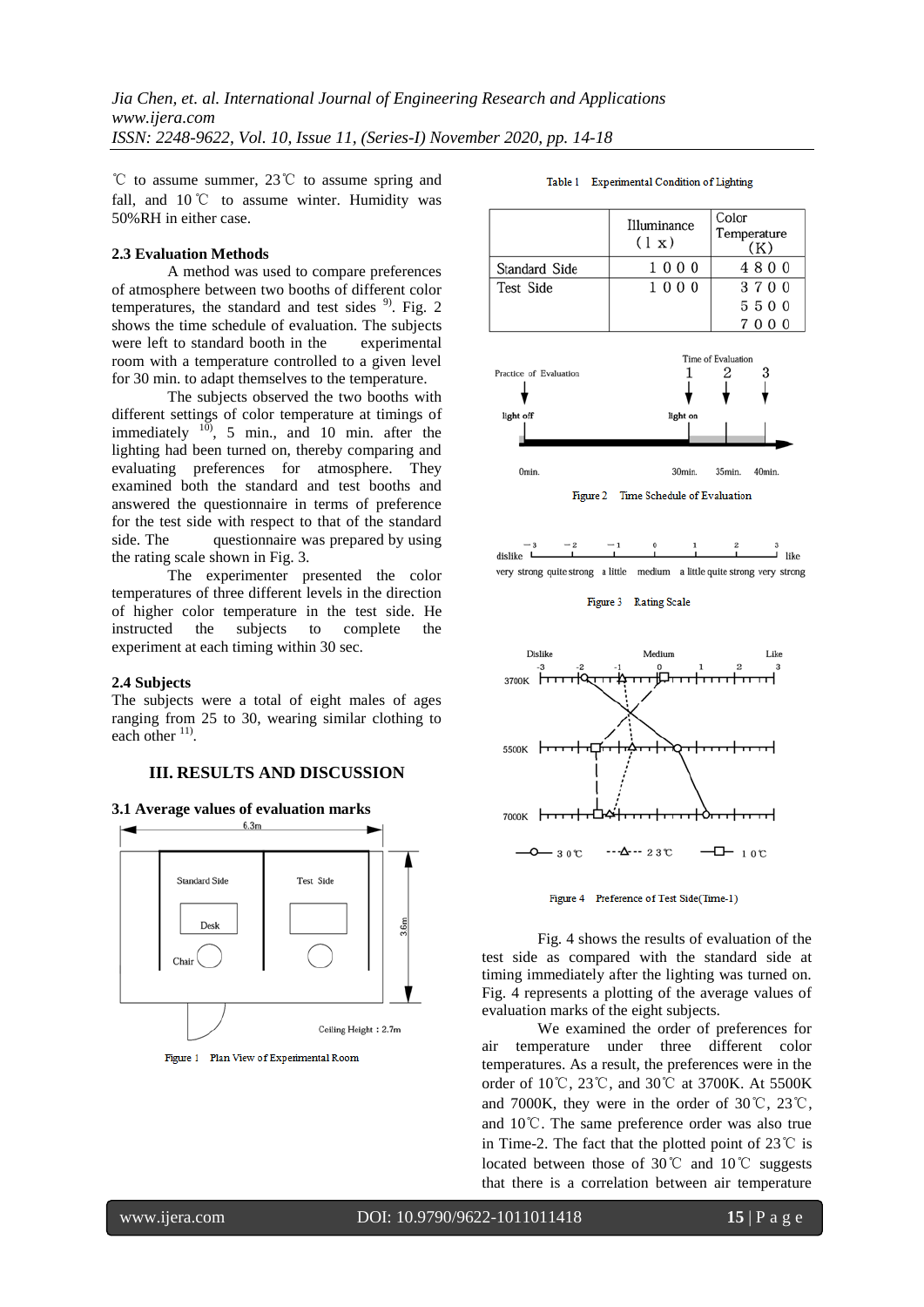and preferences of atmosphere. Among the three different color temperatures on the test side of these experiments, subjects preferred 7000K or 5500K most at 30℃ and 3700K at 10 ℃. It has been suggested that atmosphere was preferable at a high color temperature when the subjects are exposed to a high air temperature, while atmosphere was preferable at a low color temperature when they are exposed to a low air temperature 12).

#### **3.2 Results of Appraisal of Preference**

How the preference of atmosphere in the test side changed with the combination of color temperature and air temperature as demonstrated is shown in Fig. 5. It is noted that preference largely changed depending on the color temperature and air temperature  $13$ . Thus, the effect on preference of each factor of color temperature and air temperature will be quantitatively discussed in the following  $14$ .

# **3.3 Comparison with Kruithof's Results**

Kruithof  $15$ ) found that there was a range of illuminance to be felt comfortable for each color temperature through an experiment and demonstrated the comfortable zone in twodimensional coordinates with color temperature on the x axis and illuminance on the y axis. This indicated that low illuminance was pleasant in the case of low color temperature and high illuminance was pleasant in the case of high color temperature. The border line of the pleasant and unpleasant areas was also demonstrated.

Comparisons of the results at Time-1 in the present study and Kruithof's are shown in Fig.6. The white area shows a pleasant area and the shaded area an unpleasant one. Larger sizes of the circle get more preferable state. In evaluation of 30℃ with an illuminance of 1000 lx, color temperature becomes higher, the size of the circle becomes larger. In evaluation of 10 ℃ , color temperature becomes higher, the size of the circle becomes smaller. Within the range of Kruithof's "pleasant" area <sup>16</sup>, the present results showed preference of less than "medium" at  $30^{\circ}$ C with  $3700$ K, at  $10^{\circ}$ C with 5500K, and at 10℃ with 7000K. On the other hand, the present results showed preference of more than "medium" at  $10^{\circ}$ C with 3700K, at 30 $^{\circ}$ C with 5500K and at 30℃ with 7000K. Among the present lighting types included in Kruithof's "pleasant" area, some combinations indicate low preference and the other indicates high preference. Accordingly, it is strongly expected that the preference varies depending on the air temperature and color temperature in a room immediately after the lighting is turned on. This means Kruithof's results were not a suitable theory

in a specific range of illuminance 1000lx to predict pleasantness in the room  $17$ .

#### **3.4 Relationship between Color Temperature and Preference of Atmosphere**

Fig. 7 shows the evaluation results at Time-1 with the horizontal axis representing color temperature and the vertical axis representing preference. For 3700K, preferences were stronger in 10℃ than in 30 ℃ and for 5500K and 7000K, preferences were stronger in 30℃ than in 10℃.The evaluation results at Time-2 and Time-3 had similar trends to those at Time-1.



 $\label{eq:1} \textbf{Figure 5} \quad \textbf{Effect of Air Temperature and Color Temperature (Time-1)}$ 



Figure 6 Comparison with Kruithof's Results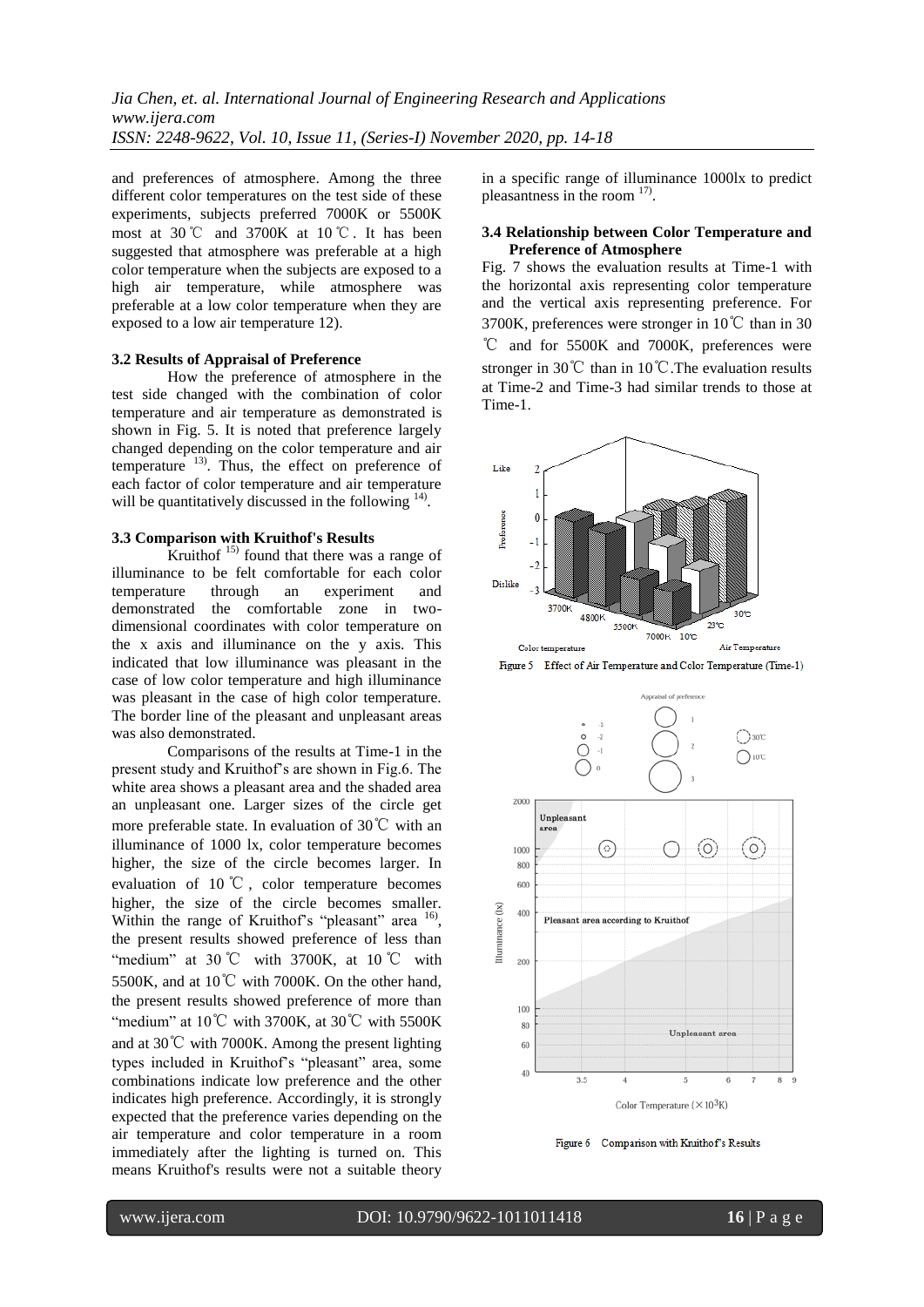

Figure 7 Relationship between Color Temperature and Preference of

Test side (Time-1)

## **3.5 Relationship between Air Temperature and Preference of Atmosphere**

Fig.8(a) and 8(b) show the relationship between air temperature and preference of atmosphere at a timing immediately, and 10 min after the lighting has been turned on with three different color temperatures used as parameters. In either case, with the color temperature of 3700 K, the higher the air temperature, the smaller the preference; at 5500K and 7000K, on the other hand, the higher the air temperature, the greater the preference 8).

These trends demonstrate that the air temperature does have an influence on the preference for color temperature. Immediately after the lighting was turned on, the gradient of

the graph was slightly greater than that after 10 min<sup>9)</sup>. That is, the difference in preference levels between 10℃ and 30℃ in Fig. 8(a) is slightly greater than in Fig. 8(b). It indicates that the time elapses after the lighting is turned on helps make the impression of preference faint.

Laurentin  $10$ ) conducted an experiment of effect on visual comfort appraisal on twenty subjects in one room, with different thermal conditions and light source type. She found that thermal conditions did not influence visual comfort appraisal. In her experiment, the workplace in the middle of the room was used to get an appraisal from one subject, without comparing it with the standard side <sup>18)</sup>.

In the present experiment, after comparing test side with standard side, subjects made a preference appraisal of test side. If subjects stay in the same place for a while, as her experiment, subjects will be in the adaptation of the lighting in the place. Accordingly subjects may not feel the strong difference of preference appraisal between the lighting in the place and the one set before the lighting, because the adaptation helps to make psychological effects of lighting faint. However if subjects compare the test side with the standard side

of different lighting condition, subjects will feel the strong difference between the test side and the standard side. This may be the reason why the strong difference of preference appraisal was made between 10℃,20℃ and 30℃. The other reason why it happened may be the difference of range in temperature change, that is, in her experiment, temperature settings were 20℃ and 27℃ while in this experiment they were ranging from  $10^{\circ}$  to 30 ℃.



Figure 8(a) Relationship between Air temperature and Preference of Test side (Time-1): The error bars around each point represent the 95 percent confidence interval about the mean rating.



Figure 8(b) Relationship between Air Temperature and Preference of Test side (Time-3): The error bars around each point represent the 95 percent confidence interval about the mean rating.